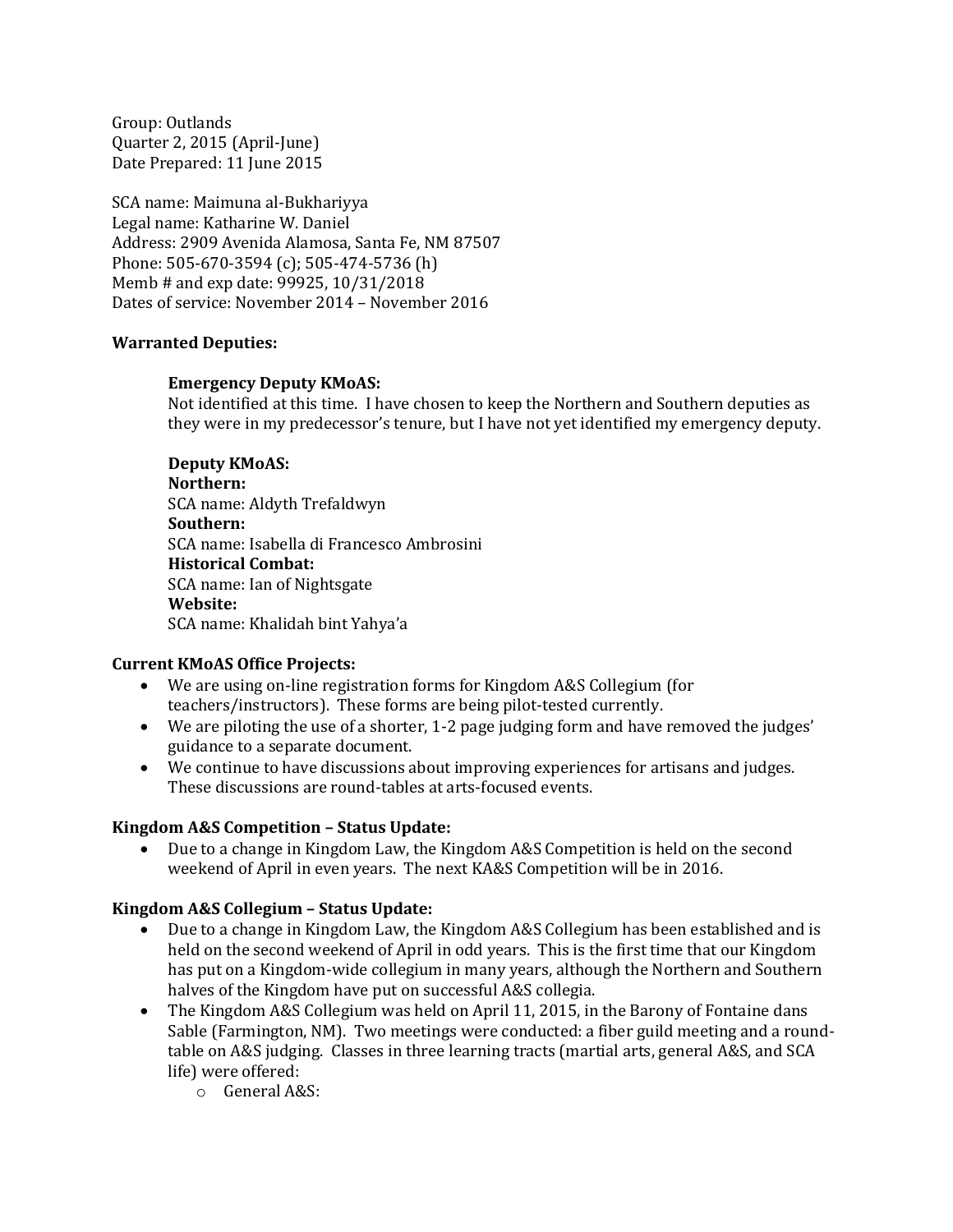- A&S Documentation 101 (cross-posted)
- A&S Project Management (cross-posted)
- Acid-Etching
- Advanced Pewter Casting
- Bars, Borders, and Backgrounds
- Basic Shading, Lighting, Highlighting, and Underpainting
- Beginning European Court Dancing (Bransles and Almans)
- Beginning Pewter Casting (part 1)
- Beginning Pewter Casting (part 2)
- **Beginning Scroll Illumination**
- Bobbin Lace (introduction)
- Bone Working
- Building Period and Non-Period Arrows (cross-posted)
- Calligraphy (two different hands)
- **Elizabethan Theatre**
- **Fabric Painting for Banners and Tents**
- **Fiber Burn Test**
- **E** Lampwork Basics
- Making a Ripened Cheese
- **Mary Garden**
- Medieval Fruit Gardening: Then and Now
- Medieval Virtues (cross-posted)
- **Mirror Embroidery**
- **Pimp My Wine: Basic Brewing**
- **Portrait to Pattern: Making Outfits Based on Portraits**
- **Shakespeare's Bawdy**
- **Silk Painting**
- Styles of the Hennin
- **Style of the Woman's Burgundian**
- **Surgery in the Renaissance**
- **Tailoring Tips**
- o SCA Life:
	- A&S Documentation 101 (cross-posted)
	- A&S Project Management (cross-posted)
	- **Cooking Around Allergies**
	- Early History of the Outlands
	- **Feast Coordinating 101**
	- Field Heraldry 101 (cross-posted)
	- Medieval Virtues (cross-posted)
	- $\blacksquare$  SCA 101
	- Sing-Along with Lord Rowland
- o Martial Arts:
	- Archery Marshal
	- Building Period and Non-Period Arrows (cross-posted)
	- Field Heraldry 101 (cross-posted)
	- Getting the Most of Your Range Time
	- Rapier Disarming Techniques
	- Running an Archery Shoot: Let's Make Targets
	- **Tourney Etiquette**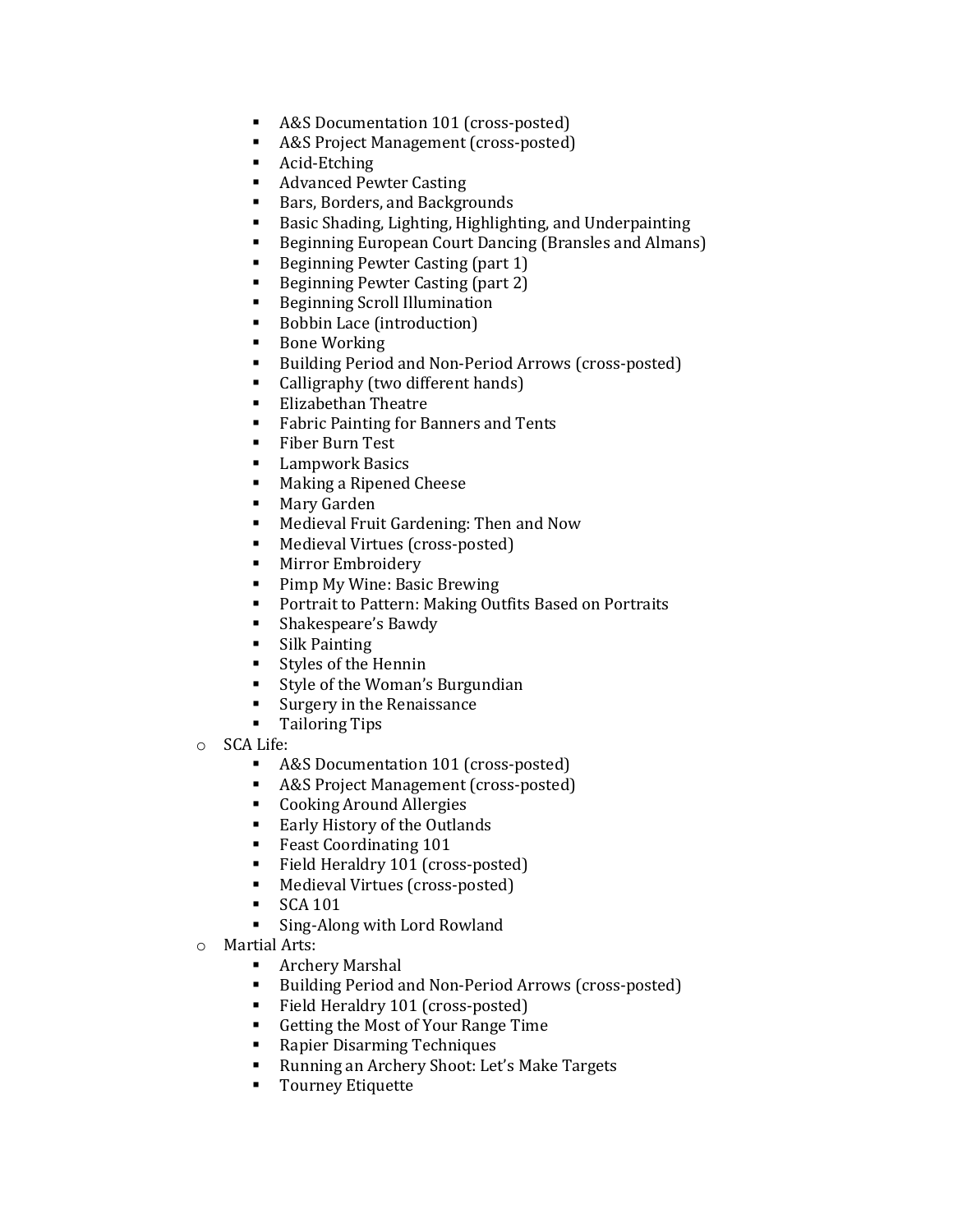## **A&S Activities of Note (events, displays, competitions, etc.):**

- To get artisans more comfortable with displaying at smaller events and to prepare them, incrementally, for larger A&S competitions and Kingdom A&S and interkingdom Wars, local groups are encouraged to support artisans' displays and local competitions.
	- o Artisan Displays:
		- Kingdom A&S (April 11, 2015)
			- Landed Nobles' Prize: THLord Kenna McKenna
			- Laurels' Prize: Baroness Celestina di Santi
	- o General A&S:
		- Kingdom A&S (April 11, 2015)
			- 42 classes taught by 35 teachers.
			- Three learning tracts: martial arts, general A&S, and SCA Life.
			- Kingdom Heralds' and Scribes' Collegium (April 18, 2015)
				- 26 classes taught by 19 teachers in both scribal arts and heraldry
				- Scroll display (over 75 scrolls from throughout time and geography)
		- Golden Thimble (April 25, 2015)
			- A Project Runway-style competition for period costuming. Three newcomers were outfitted in complete costume in less than 24 hours.
	- $\circ$  Largesse Derbies: the donation of 6-12 things suitable for largesse and based on a certain theme. Largesse is donated to the local Barony or to the Kingdom (depending on which group has sponsored the derby)
		- Aarquelle (January 2015)
		- al-Barran (April 2015)
		- **•** Dragonsspine

#### **A&S Classes in Local Groups:**

- al-Barran (Barony)
	- o Banner workshop (appliqué); banner poles; basic T-tunic construction
- Blackwater Keep (Shire)
	- o No classes
- Bryngolau (Shire)
	- o Kumihimo; metal-working.
- Caer Galen (Barony)
	- o Cooking; bookbinders' guild; hoods
- Caerthe (Barony)
	- o Active guilds: leather, cooks', embroidery, jewelers', scribes', brewers'.
- Citadel (Barony)
	- $\circ$  Lucet; Celtic illumination; embroidery; dancing and drumming; court-dancing; camp beautification; calligraphy intro; smithing; thread-covered buttons.
	- o Bardic competition: Lady Ginnina
	- o A&S competition: Lady Dawn
- Dragonsspine (Barony)
	- o Blackwork (beginning); getting ready for SCA camping season; Northern and Southern sewing nights; bookmaking for children
- Drygestan (Shire)
	- o Court dancing; tunic/dress patterning and construction; blacksmithing; calligraphy; heraldry; rapier; Middle Eastern drumming and dancing; bardic.
- Fontaine dans Sable (Barony)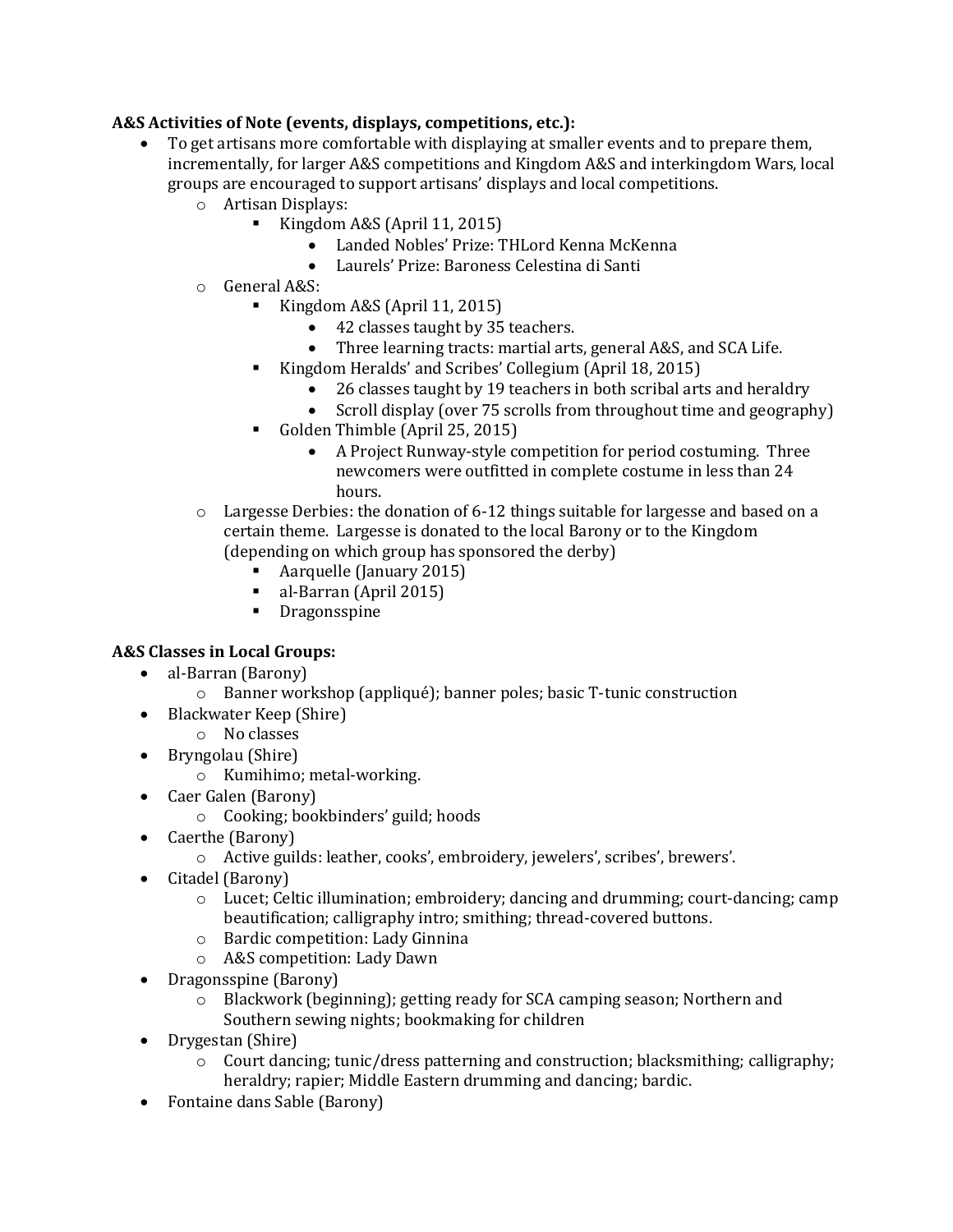- o Basics of garb; heraldry; cordial-making.
- Hawk's Hollow (Canton)
	- o Largesse kits (from Altoids tins); site tokens.
- Nahrun Kabirun (Shire)
	- o Court dancing; mustards; heraldic display.
- Plattefordham (Shire)
	- o Weekly open-house project night.
- Ravenhyrst (Canton)
	- o Belt favors for fighters (Canton regalia); patterning; Viking garb; coats and cloaks; Turkish garb; Persian garb.
- Rio de las Animas (Shire)
	- o Banner painting; pewter casting; beginning scroll work.
- Unser Hafen (Barony)
	- o Calligraphy; equestrian guild (barding); craftsman guild (soapstone molds, pewter casting).
- Villaleon (Shire)
	- $\circ$  None offered (individual projects are focused on, as well as the reschedule of the local event).
- White Mountain (Shire)
	- o Belly-dancing; shire efforts focused on a demo at a city-sponsored cosplay.

## **Groups with No Local MoAS:**

- 1. Blaiddwyn (college of al-Barran)
- 2. Bloodstone (canton of Caerthe)
- 3. Bofharrach (canton of Unser Hafen)
- 4. Gleann Medonach
- 5. Hinterland
- 6. Rammes Keep (college of Unser Hafen)
- 7. St. Golias
- 8. Scola Metallorum (college of Caerthe)
- 9. Three Spires (college of Caerthe)
- 10. Tygre's Keep (college of Dragonsspine)

# **Kingdom-Wide Guilds:**

- Brewers' (guild-minister: TBA
	- $\circ$  Guild-members deciding if they wish this to be an official Kingdom guild or not...
- Fiber Arts (guild-minister: THLady Hannah de Ávila)
	- o Not clear if this is a Baronial or a Kingdom guild…
- KAOS (guild-minister: THLady Hannah de Ávila)
	- o Not clear if this is an official Kingdom guild; it is a gathering of artisans across the Kingdom who exchange artistic gifts (a la the known-world Noblesse Largesse)…
- Lampwork (guild-minister: THLady Hannah de Ávila)
	- $\circ$  Not clear if this is an official Kingdom guid; there is a Baronial charter, since the Guild does have property…
- Moneying (guild-minister: Lady Cáelainn ingen Cháemgein hui Thaidc)
	- $\circ$  Guild-members are working on the first few commissions: coins for the Crown.

# **KMoAS Office Concerns/Issues (if any):**